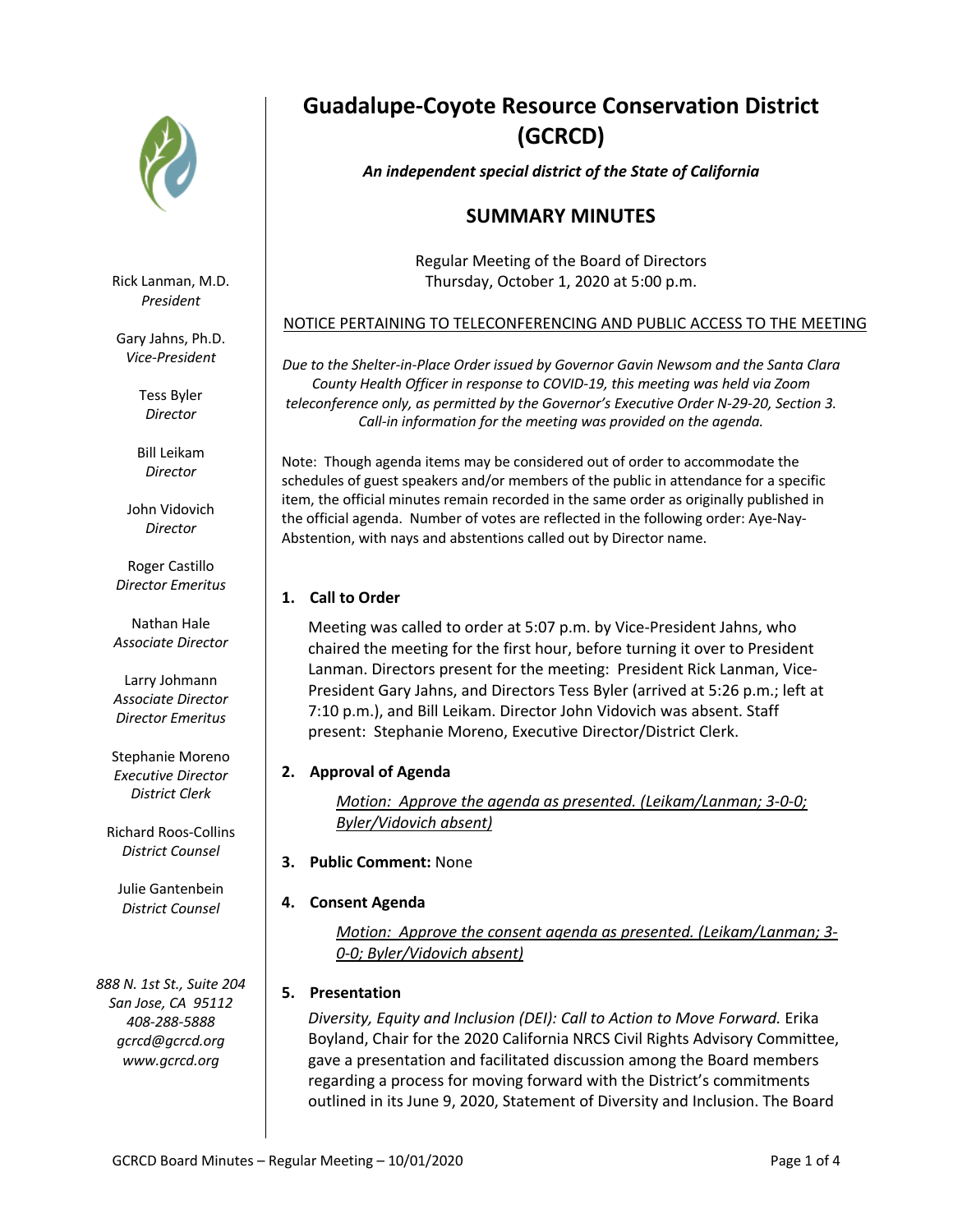and other attendees discussed various ideas to bring the District's statement of diversity and inclusion to life, including how to achieve greater diversity on the Board; methods to reach out to local community leaders; ways to include youth and engage college students; using the Santa Clara Valley Open Space District's *Understanding Our Community* reports as a resource; finding a symbol to gather everyone in the community together (such as the pollinator project); considering ways to collaborate with non-governmental organizations (NGOs) who are already involved in outreach efforts to underserved communities; actively recruiting additional Associate Directors; and developing a mechanism to involve each of the Directors and Associate Directors in the community outreach effort. Director Leikam requested that Executive Director Moreno send out a list of possible actions from which the Directors could choose to take on individually.

*Motion: Authorize the President to send a letter to the President of the Board of Supervisors to request a meeting regarding the Board appointments; President will emphasize the Directors want to achieve more diversity on the Board, relay the District's outreach efforts, and request the Board of Supervisors' support for those efforts. (Jahns/Byler; 4-0-0; Vidovich absent)*

In response to Director Lanman's question, Director Byler indicated she did not feel she can continue serving on the Board due to work-related time commitments.

#### **6. Partner Reports**

- 6.1 *USDA-NRCS Reports:* James Booth, District Conservationist for the Hollister Service Center, gave very positive feedback to the Board on its DEI and natural resource conservation efforts, and updated the Board on the SCU Lightning Complex fire recovery activities.
- 6.2 *Valley Water Report:* Domingo Candelas, Local Government Affairs, reported that GCRCD's fee waiver request for the Silver Lake Linear Park Wetlands Study has been approved and that a new Valley Water grant cycle has opened up, with applications due December 1, 2020. He also responded to questions from President Lanman regarding the dewatering releases from Anderson Dam, and will follow up on whether Valley Water plans any fish barrier removal projects while Coyote Creek is dry.
- 6.3 *Other Partner Reports:* None.

#### **7. Programs and Projects**

- 7.1 *Local Work Group (LWG) Meeting:* Executive Director Moreno gave a report on plans for the NRCS-RCD Local Work Group meeting and indicated that instead of a Zoom meeting, it has been suggested to take an online survey, which is being investigated as an option. She also indicated that she would be presenting the long-range plan for LWG feedback.
- 7.2 *SCU Lightning Complex Fires:* Executive Director Moreno gave a report on the status of CAL FIRE's fire suppression repairs for landowners, a brief overview of the Watershed Emergency Response Team (WERT) evaluation, and shared an offer she made to CAL FIRE regarding the possibility of entering into an agreement pursuant to Public Resources Code 9003 to provide pass-through funding to landowners for fire suppression repairs in order to reduce the timeframe for repairs and potentially reduce State costs.
- 7.3 *Post-Fire Technical Assistance and Re-Oaking Program:* Executive Director Moreno gave an update on initial outreach to potential post-fire technical assistance providers, including Point Blue. She requested an allocation of \$10,000 in the FY20-21 Budget for agreements to provide fire recovery technical assistance. Jennifer Benson from Point Blue briefly addressed the Board. President Lanman suggested there be outreach to the San Antonio Valley Ecological Reserve, which was in the fire area and has its own Tule elk herd. President Lanman also gave a brief presentation regarding the ability of a string of beaver dams to act as a fire break and/or refuge for wildlife, and mentioned other ways beavers can assist with reducing fire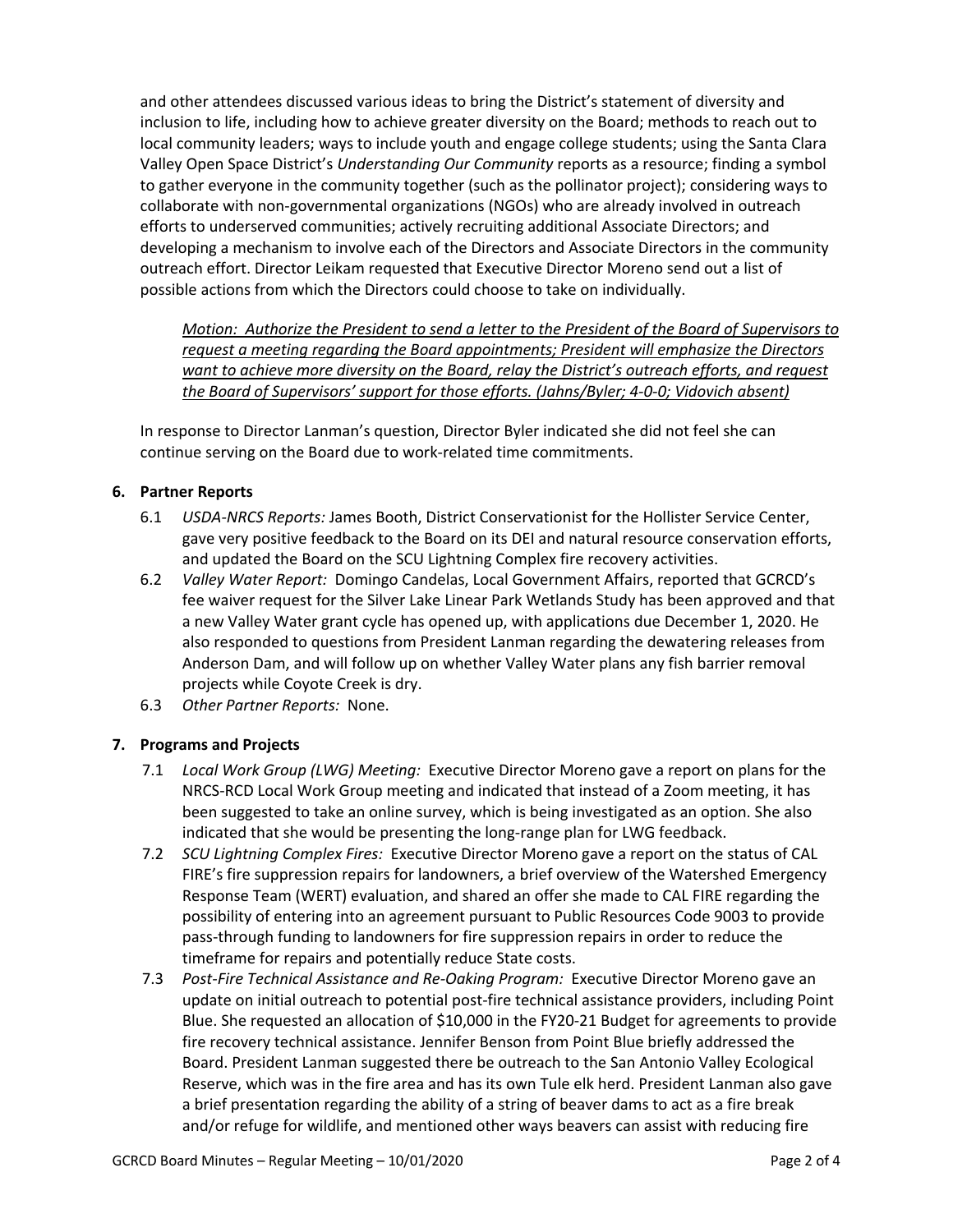risk. He is interested in generating more discussion regarding their potential value to ranchers and other landowners; Executive Director Moreno suggested setting up a meeting with CDFW to explore options.

*Motion: Approve an amendment to the FY20-21 Budget to allocate \$10,000 to a new postfire technical assistance line item. (Byler/Leikam; 4-0-0; Vidovich absent)*

- 7.4 *Working Lands Climate Action Project*: Executive Director Moreno gave an update on the recent successful agricultural producer focus group and outlined next steps.
- 7.5 *Pond-IT Project:* Executive Director Moreno gave an update on the status of third-party betatesting of the Excel- and Python-based versions of the hydroperiod water balance model/guidebook and reviewed next steps.
- 7.6 *Community Grant Program*: Executive Director Moreno reviewed the updated application for the grant program, and solicited feedback from the Board regarding the rating sheet. There was a request to include environmental justice examples to make the application requirements easier to understand and complete. Vice-President Jahns and Associate Director Hale agreed to serve as an ad hoc committee for revising the rating sheet. President Lanman, Vice-President Jahns, and Associate Director Hale volunteered to review applications.

#### **8. Administration**

- 8.1 *Joint Board Meeting with Loma Prieta RCD:* Loma Prieta RCD is unable to schedule a joint Board meeting at this time. Executive Director Moreno indicated that LAFCO will be presenting at the November 5, 2020 Board meeting, and can give an overview of the consolidation process in the event another resource conservation district is interested in exploring that option with the District in the future.
- 8.2 *2019-2024 Long Range Plan:* Executive Moreno reported that the Long Range Plan is completed and will be posted to the website, and noted the *Fire and Fuel Load* area of strategic focus has been retitled *Fire Risk*. She suggested each Director take responsibility for monitoring District progress on one area of strategic focus, and the Board agreed. Director Byler expressed her interest in being assigned to *Climate Change*, and President Lanman expressed his interest in either *Biodiversity* or *Fire Risk*. Executive Director Moreno will send out a survey to the Directors to determine everyone's individual interest so that each of the seven areas of strategic focus can be assigned to a Director.
- 8.3 *Website:* Executive Director Moreno reported that the District has been awarded a Special District Leadership Foundation scholarship, which will pay for the \$75 monthly fee to use Streamline for 15 months, after which the District would be responsible for the monthly cost. She received authorization from the Board to proceed with the website transition.
- 8.4 *Executive Director Compensation Agreement:* President Lanman reviewed the Labor Negotiation Committee's recommendation to approve an interim increase to the Executive Director's salary of \$166.66/month for a 2% cost-of-living increase and \$500/month (retroactive to May 2020) to cover the increase in her health insurance costs as a result of the federally-mandated change from the District's group health plan to a Medicare plan, for a total annual salary increase of \$7,999.92. This represents a cost-savings to the District due to the reduction in the District's group health plan costs, currently budgeted at \$14,400/year under the terms of the Executive Director's compensation agreement. President Lanman said the committee has also agreed to resume salary discussions with the Executive Director as soon as they complete her performance review, and will bring back any additional recommendations to the Board for approval. Executive Director Moreno clarified that of the proposed salary increase, her net annual salary increase is only \$2,000 (a 2% increase) because the remaining balance is to rectify the impact from her increased health care costs